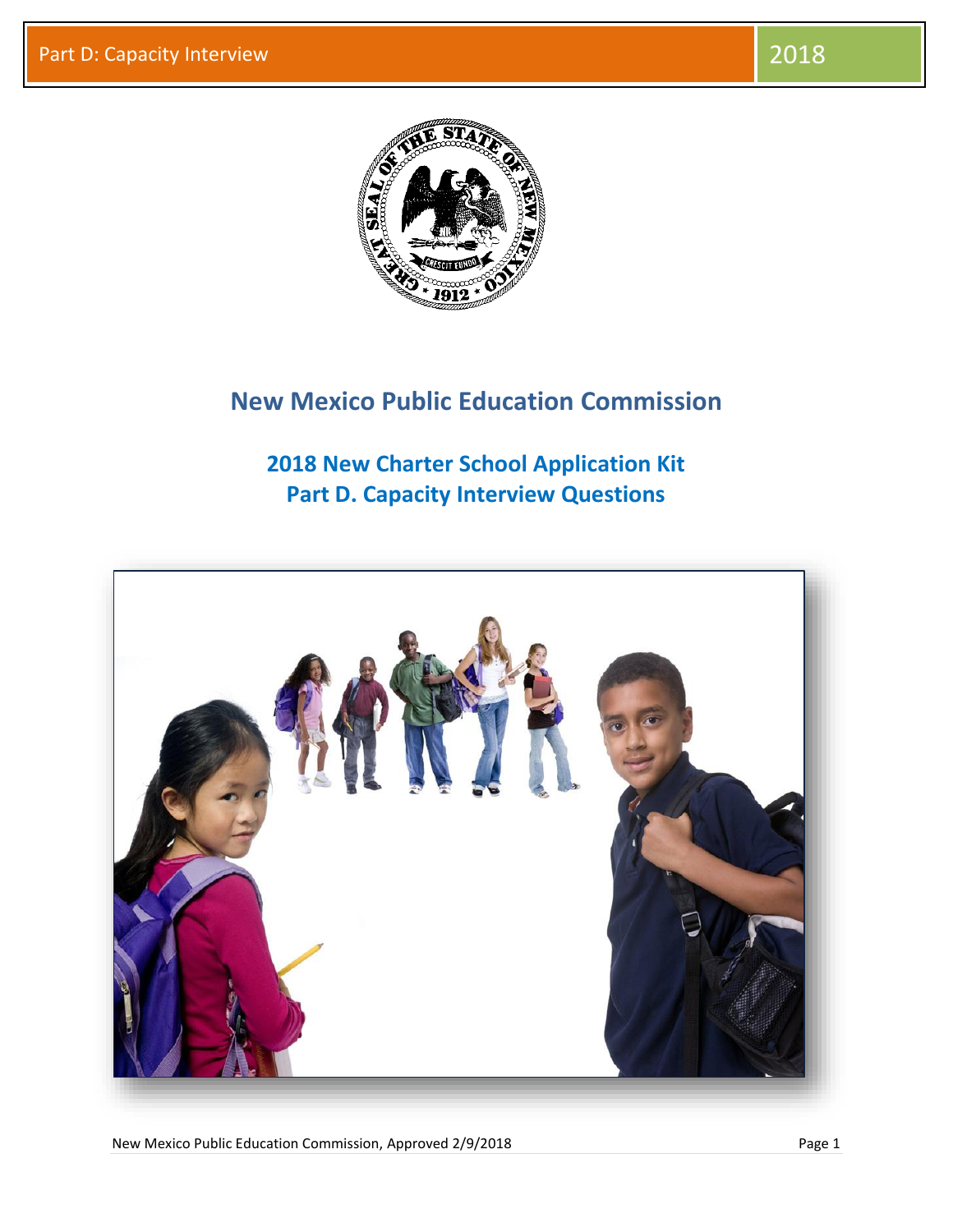|                            | The applicant's response completely addresses the question posed                              |
|----------------------------|-----------------------------------------------------------------------------------------------|
|                            | The applicant's response aligns with and enhances the related information                     |
|                            | presented in the written application                                                          |
|                            | The applicant understands the information in the written application and the<br>$\bullet$     |
| <b>Meets the Criteria</b>  | work that will be necessary to successfully implement the proposal                            |
| 4 points                   | The applicant demonstrates the ability to appropriately respond to<br>$\bullet$               |
|                            | contingencies and challenges that will be faced when implementing the                         |
|                            | proposal                                                                                      |
|                            | The applicant demonstrates a strong capacity to successfully operate a high-<br>$\bullet$     |
|                            | quality, effective school by implementing the proposal in the written application             |
|                            | The applicant's response does not meet all of the criteria required to be<br>$\bullet$        |
|                            | evaluated "Meets the Criteria"                                                                |
|                            | The applicant's response addresses the question posed, but may not do so fully<br>$\bullet$   |
|                            | The applicant's response mostly aligns with the related information presented in<br>$\bullet$ |
| <b>Approaches the</b>      | the written application                                                                       |
| <b>Criteria</b>            | The applicant partially understands the work that will be necessary to<br>$\bullet$           |
|                            | successfully implement the proposal in the written application                                |
| 2 points                   | The applicant demonstrates limited capacity to appropriately respond to<br>$\bullet$          |
|                            | contingencies and challenges that will be faced when implementing the                         |
|                            | proposal                                                                                      |
|                            | The applicant demonstrates some capacity to operate a functional school by<br>$\bullet$       |
|                            | implementing the proposal in the written application                                          |
|                            | The applicant's response does not meet all of the criteria required to be<br>$\bullet$        |
|                            | evaluated "Approaches the Criteria"                                                           |
|                            | The applicant's response does not address the question posed<br>$\bullet$                     |
| <b>Falls Far Below the</b> | The applicant's response does not align with the related information presented<br>$\bullet$   |
| <b>Criteria</b>            | in the written application                                                                    |
|                            | The applicant does not understand the work that will be necessary to<br>$\bullet$             |
| 0 points                   | successfully implement the proposal in the written application                                |
|                            | The applicant demonstrates no capacity to respond to contingencies and<br>$\bullet$           |
|                            | challenges that will be faced when implementing the proposal                                  |
|                            | The applicant does not demonstrate the capacity to operate a functional school<br>$\bullet$   |
|                            | by implementing the proposal in the written application                                       |

**Scoring –** All responses will be scored using the following rubric: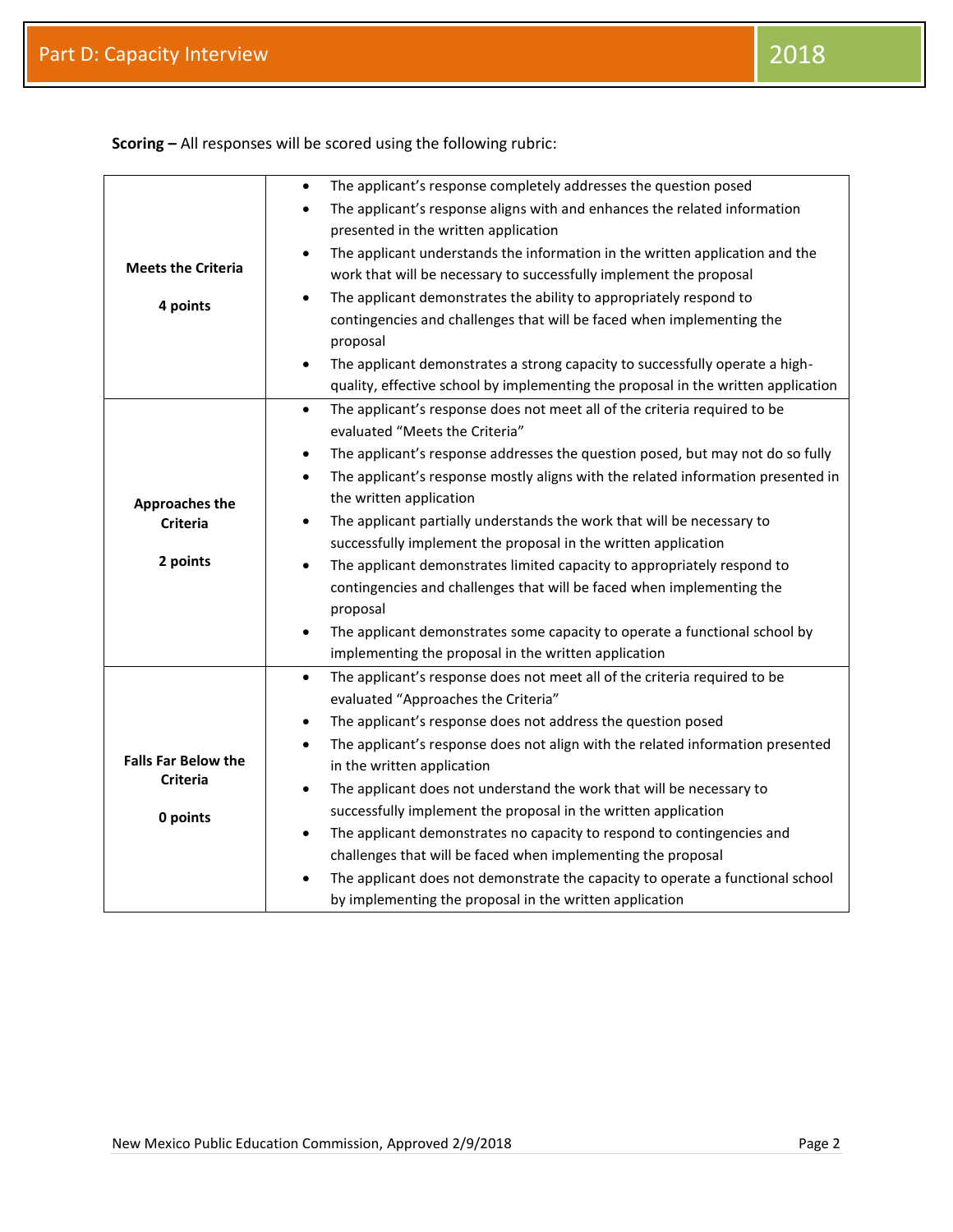|                                                    |                          |                        | <b>Capacity Interview Questions</b>                                                                                                                                                                                                |
|----------------------------------------------------|--------------------------|------------------------|------------------------------------------------------------------------------------------------------------------------------------------------------------------------------------------------------------------------------------|
| <b>Educational Plan: Mission</b>                   |                          |                        | 1. How is the mission, as described in the application, essential to the success of the proposed school?                                                                                                                           |
| <b>Score</b>                                       |                          |                        | <b>Review Team Comments:</b>                                                                                                                                                                                                       |
| 4<br>П                                             | $\mathbf{2}$<br>П        | $\mathbf{0}$<br>$\Box$ | Click here to enter text.                                                                                                                                                                                                          |
| <b>Educational Plan:</b><br><b>Innovation</b>      |                          |                        | 2. What is the most important contribution your proposed school will bring to public education in the community in which<br>you propose to operate? How will this contribution be essential to the success of the proposed school? |
| <b>Score</b>                                       |                          |                        | <b>Review Team Comments:</b>                                                                                                                                                                                                       |
| 4<br>П                                             | $\mathbf{2}$<br>$\Box$   | $\mathbf{0}$<br>$\Box$ | Click here to enter text.                                                                                                                                                                                                          |
| <b>Educational Plan: Mission</b><br>Implementation |                          |                        | 3. How will you evaluate whether your mission and implementation of it are working?                                                                                                                                                |
| <b>Score</b>                                       |                          |                        | <b>Review Team Comments:</b>                                                                                                                                                                                                       |
| 4<br>□                                             | $\overline{2}$<br>$\Box$ | $\Omega$<br>$\Box$     | Click here to enter text.                                                                                                                                                                                                          |
| Leadership &<br>Governance                         |                          |                        | 4. What role does a governing body play in the success of a charter school? Describe your strategic process for identifying<br>and selecting members. How will this process support the success of your proposed school?           |
| <b>Score</b>                                       |                          |                        | <b>Review Team Comments:</b>                                                                                                                                                                                                       |
| 4<br>ΙI                                            | $\mathbf{2}$<br>$\Box$   | 0<br>$\Box$            | Click here to enter text.                                                                                                                                                                                                          |
| Leadership &<br>Governance                         |                          |                        | 5. What role does the school leader play in the success of a charter school? Describe your strategic process for identifying<br>and selecting her/him. How will this process support the success of your proposed school?          |
| <b>Score</b>                                       |                          |                        | <b>Review Team Comments:</b>                                                                                                                                                                                                       |
| 4<br>$\mathcal{L}$                                 | 2<br>П                   | $\Omega$<br>П          | Click here to enter text.                                                                                                                                                                                                          |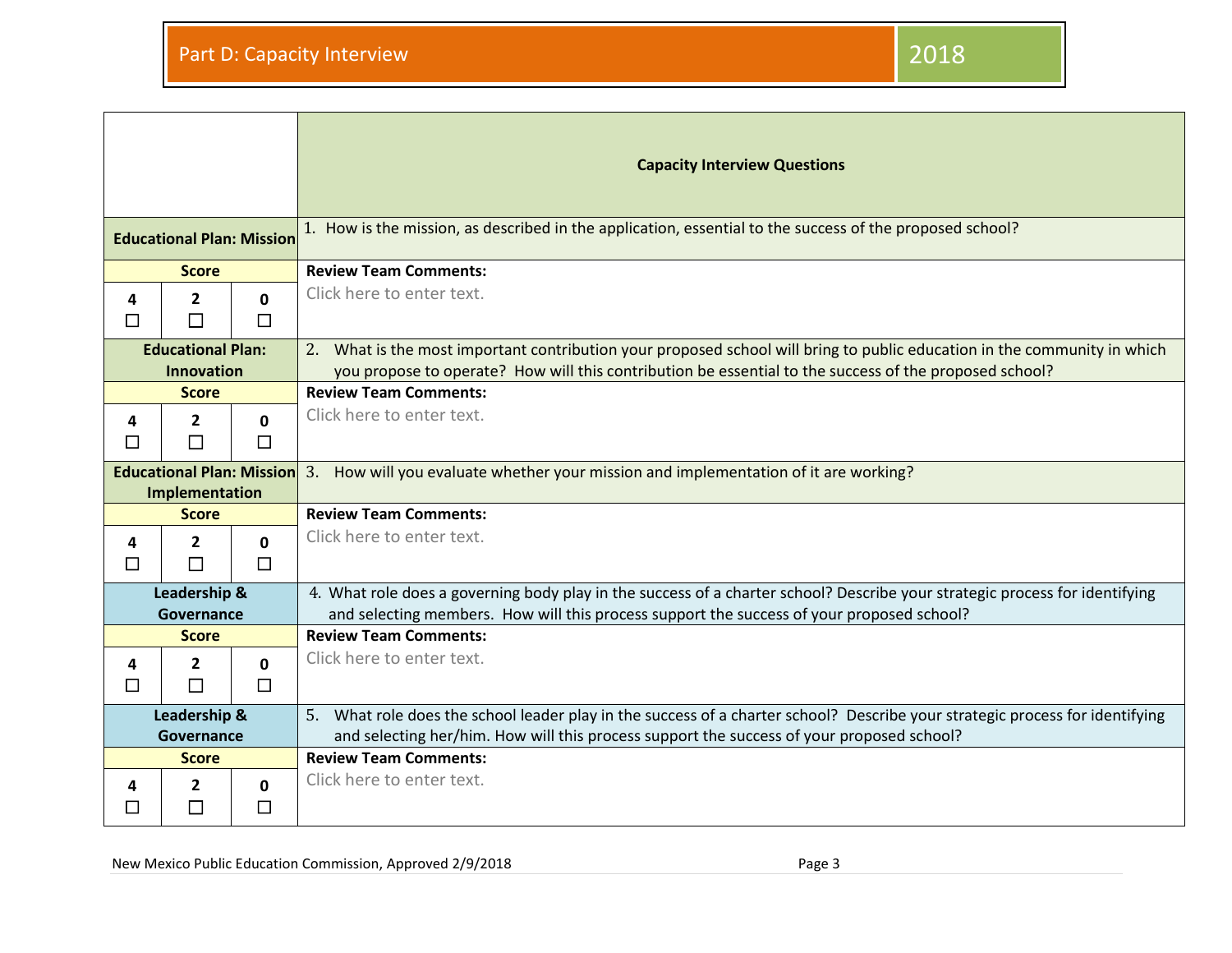| Leadership &<br>Governance |                          |                        | 6. How does a high quality process to evaluate the effectiveness of the governing body and the school contribute to the<br>success of a charter school? Describe your strategic process for conducting these evaluations. How will these processes<br>support the success of your proposed school?                                                                                                    |
|----------------------------|--------------------------|------------------------|-------------------------------------------------------------------------------------------------------------------------------------------------------------------------------------------------------------------------------------------------------------------------------------------------------------------------------------------------------------------------------------------------------|
| <b>Score</b>               |                          |                        | <b>Review Team Comments:</b>                                                                                                                                                                                                                                                                                                                                                                          |
| 4<br>$\Box$                | $\mathbf{2}$<br>П        | $\mathbf 0$<br>$\Box$  | Click here to enter text.                                                                                                                                                                                                                                                                                                                                                                             |
| Leadership &<br>Governance |                          |                        | 7. Please explain the delineated roles and responsibilities of, and the relationships between, the founders, the governing<br>body, and the proposed school's administration during the transitional period between the planning year and the first<br>year of operations. Describe how those relationships evolve to ensure the success of the charter school.                                       |
| <b>Score</b>               |                          |                        | <b>Review Team Comments:</b>                                                                                                                                                                                                                                                                                                                                                                          |
| 4<br>□                     | $\overline{2}$<br>$\Box$ | $\mathbf{0}$<br>$\Box$ | Click here to enter text.                                                                                                                                                                                                                                                                                                                                                                             |
| Leadership &<br>Governance |                          |                        | Explain the importance of by-laws and policies to the success of a charter school. Describe the strategic processes the<br>8.<br>proposed school will use to establishing and implementing them and how these will contribute to the success of the<br>proposed school.                                                                                                                               |
| <b>Score</b>               |                          |                        | <b>Review Team Comments:</b>                                                                                                                                                                                                                                                                                                                                                                          |
| 4<br>$\Box$                | $\mathbf{2}$<br>$\Box$   | $\mathbf{0}$<br>$\Box$ | Click here to enter text.                                                                                                                                                                                                                                                                                                                                                                             |
| Leadership &<br>Governance |                          |                        | 9. How will the proposed school ensure that policies and procedures are not only compliant, but also well implemented,<br>current, and effective? How will the proposed school determine when they are in need of change and how will it react?                                                                                                                                                       |
| <b>Score</b>               |                          |                        | <b>Review Team Comments:</b>                                                                                                                                                                                                                                                                                                                                                                          |
| 4<br>□                     | $\mathbf{2}$<br>$\Box$   | $\mathbf 0$<br>$\Box$  | Click here to enter text.                                                                                                                                                                                                                                                                                                                                                                             |
| <b>Facility</b>            |                          |                        | 10. Describe your plan for acquiring a facility and ensuring that the facility meets educational occupancy standards required<br>by applicable New Mexico construction codes and the weighted New Mexico Condition Index. Whose responsibility will<br>it be to carry out this major piece of opening a charter school? Please include details about locating, securing, and<br>funding the facility. |
|                            | <b>Score</b>             |                        | <b>Review Team Comments:</b>                                                                                                                                                                                                                                                                                                                                                                          |
| 4<br>П                     | 2<br>П                   | $\mathbf{0}$<br>$\Box$ | Click here to enter text.                                                                                                                                                                                                                                                                                                                                                                             |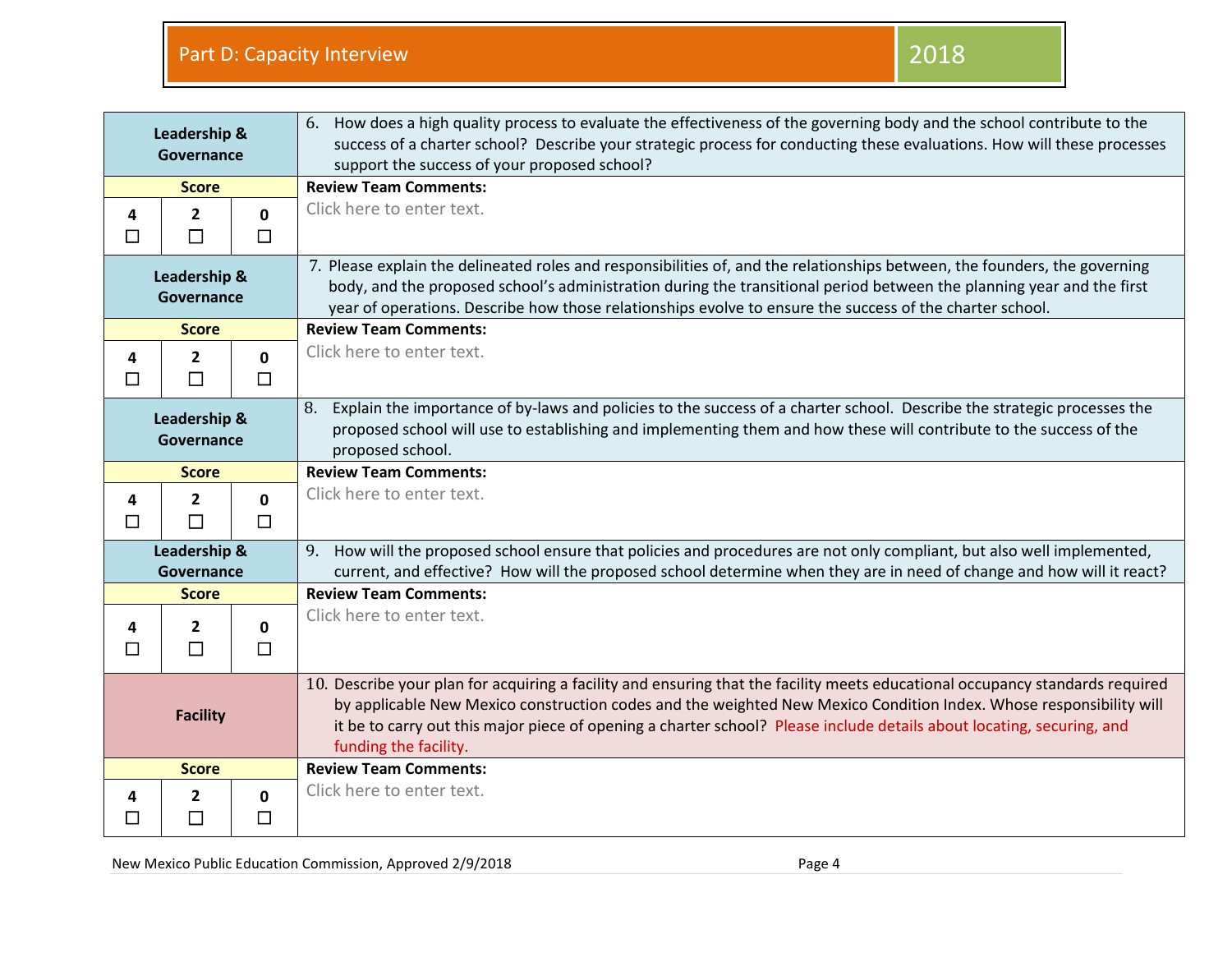|                      | <b>Facility</b>          |                        | 11. If you cannot find a building that meets the need of the plan described in the PSFA (Public School Facilities Authority)<br>approval, what is your next steps plan?                                                                                                                                                                                                                                         |
|----------------------|--------------------------|------------------------|-----------------------------------------------------------------------------------------------------------------------------------------------------------------------------------------------------------------------------------------------------------------------------------------------------------------------------------------------------------------------------------------------------------------|
| <b>Score</b>         |                          |                        | <b>Review Team Comments:</b>                                                                                                                                                                                                                                                                                                                                                                                    |
| 4<br>$\Box$          | $\overline{2}$<br>$\Box$ | $\mathbf{0}$<br>$\Box$ | Click here to enter text.                                                                                                                                                                                                                                                                                                                                                                                       |
| <b>Finance</b>       |                          |                        | 12. How are you going to open your proposed school without federal start-up funds? Does the proposed school have a plan<br>to supplement its budget in some way? Does the proposed school have a plan to acquire funding necessary to<br>accomplish planning year requirements (setting up a bank account, acquiring furniture, having software systems in place<br>to interface with PED's OBMS system, etc.)? |
| <b>Score</b>         |                          |                        | <b>Review Team Comments:</b>                                                                                                                                                                                                                                                                                                                                                                                    |
| 4<br>П               | $\mathbf{2}$<br>П        | 0<br>$\Box$            | Click here to enter text.                                                                                                                                                                                                                                                                                                                                                                                       |
| <b>Finance</b>       |                          |                        | 13. In detail describe how you will make enrollment projections to establish and submit your first budget to PED? How will<br>you ensure these enrollment projections are reasonable and align closely to your actual 40 day count?                                                                                                                                                                             |
| <b>Score</b>         |                          |                        | <b>Review Team Comments:</b>                                                                                                                                                                                                                                                                                                                                                                                    |
| 4<br>П               | $\overline{2}$<br>П      | $\mathbf{0}$<br>$\Box$ | Click here to enter text.                                                                                                                                                                                                                                                                                                                                                                                       |
| <b>Finance</b>       |                          |                        | 14. Suppose your actual enrollment on the first day is 50% below your pre-opening "enrollments" and 70% below your<br>projections used to submit your budget. What are the implications for your budget/business plan and what are your<br>next steps? Describe in detail what actions you would take and when you would take them to address this situation.                                                   |
| <b>Score</b>         |                          |                        | <b>Review Team Comments:</b>                                                                                                                                                                                                                                                                                                                                                                                    |
| $\Box$               | $\mathbf{2}$<br>$\Box$   | 0<br>$\Box$            | Click here to enter text.                                                                                                                                                                                                                                                                                                                                                                                       |
| <b>Planning Year</b> |                          |                        | 15. Describe the organizational steps the proposed school will take during the planning year to be ready for opening?                                                                                                                                                                                                                                                                                           |
| <b>Score</b>         |                          |                        | <b>Review Team Comments:</b>                                                                                                                                                                                                                                                                                                                                                                                    |
|                      | 2<br>$\mathsf{L}$        | 0<br>□                 | Click here to enter text.                                                                                                                                                                                                                                                                                                                                                                                       |